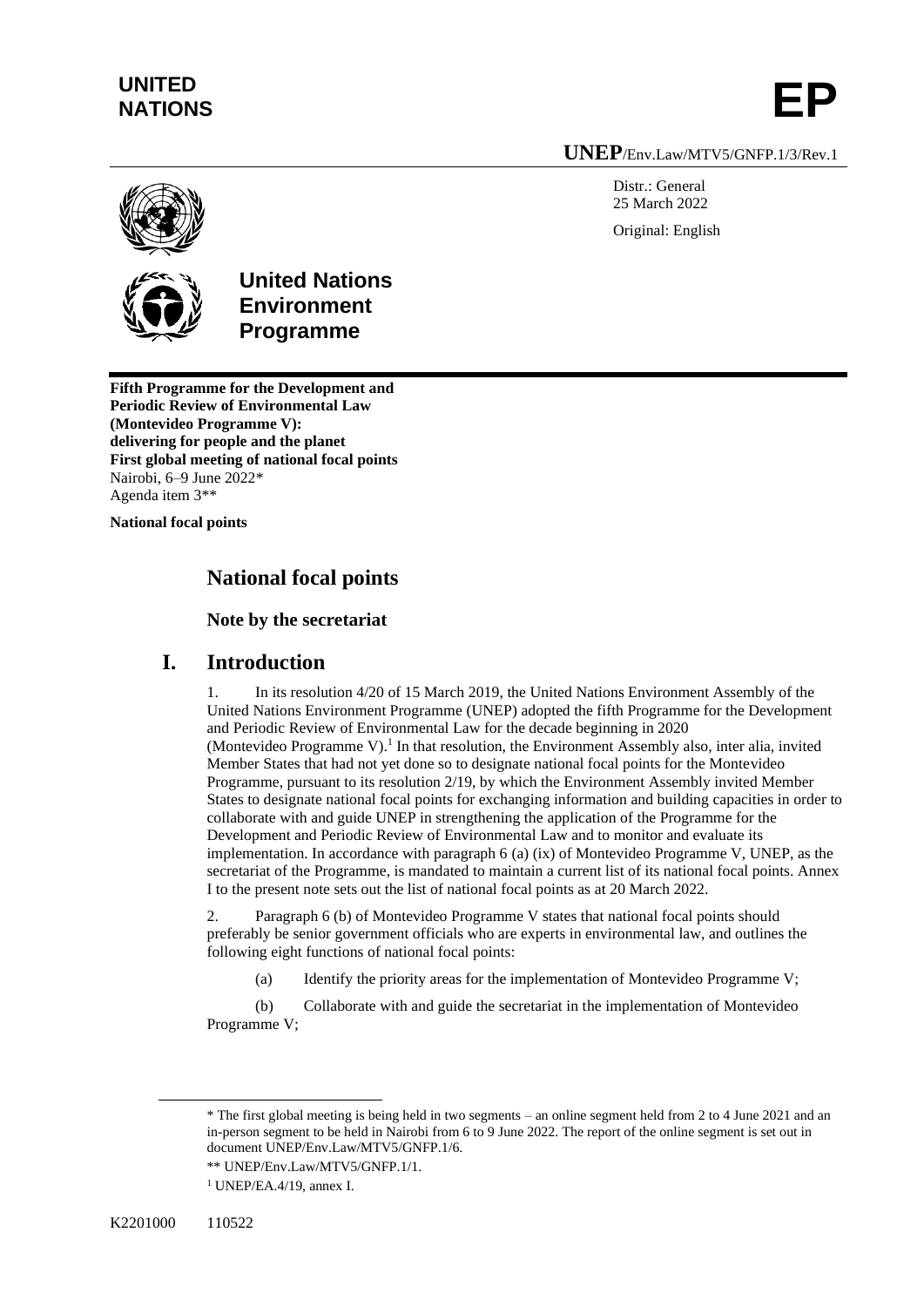(c) Review, as appropriate, Montevideo Programme V, including progress reports prepared by the secretariat, and promote its implementation, with the support of the secretariat;

(d) Provide the secretariat with available national data in the field of environmental law development and implementation to fulfil its tasks and identify needs and priorities at all relevant levels;

(e) Support efforts to liaise and collaborate among other government officials and key stakeholders at all relevant levels appropriate to the implementation of activities under the Montevideo Programme;

(f) Participate in the biennial global and other relevant meetings of the national focal points, which will be held face to face or remotely, as appropriate;

(g) Provide strategic advice, guidance and direction to the secretariat in the delivery of the Montevideo Programme;

(h) Contribute to catalysing action to address emerging environmental issues through the law.

3. In response to the call to designate national focal points, the secretariat had received 141 designations from Member States as at 20 March 2022. Of those, 60 (43 per cent) were women and 81 (57 per cent) were men. The secretariat has also received designations from the State of Palestine, the Cook Islands, Niue and the European Union. Annex I to the present note lists all the national focal points, including their gender, organization and title. Annex II lists Member States according to the United Nations regional groups, highlighting whether or not they have designated focal points.

4. National focal points are invited to contact the secretariat at unep-montevideo@un.org in case of any errors or omissions in the annexes.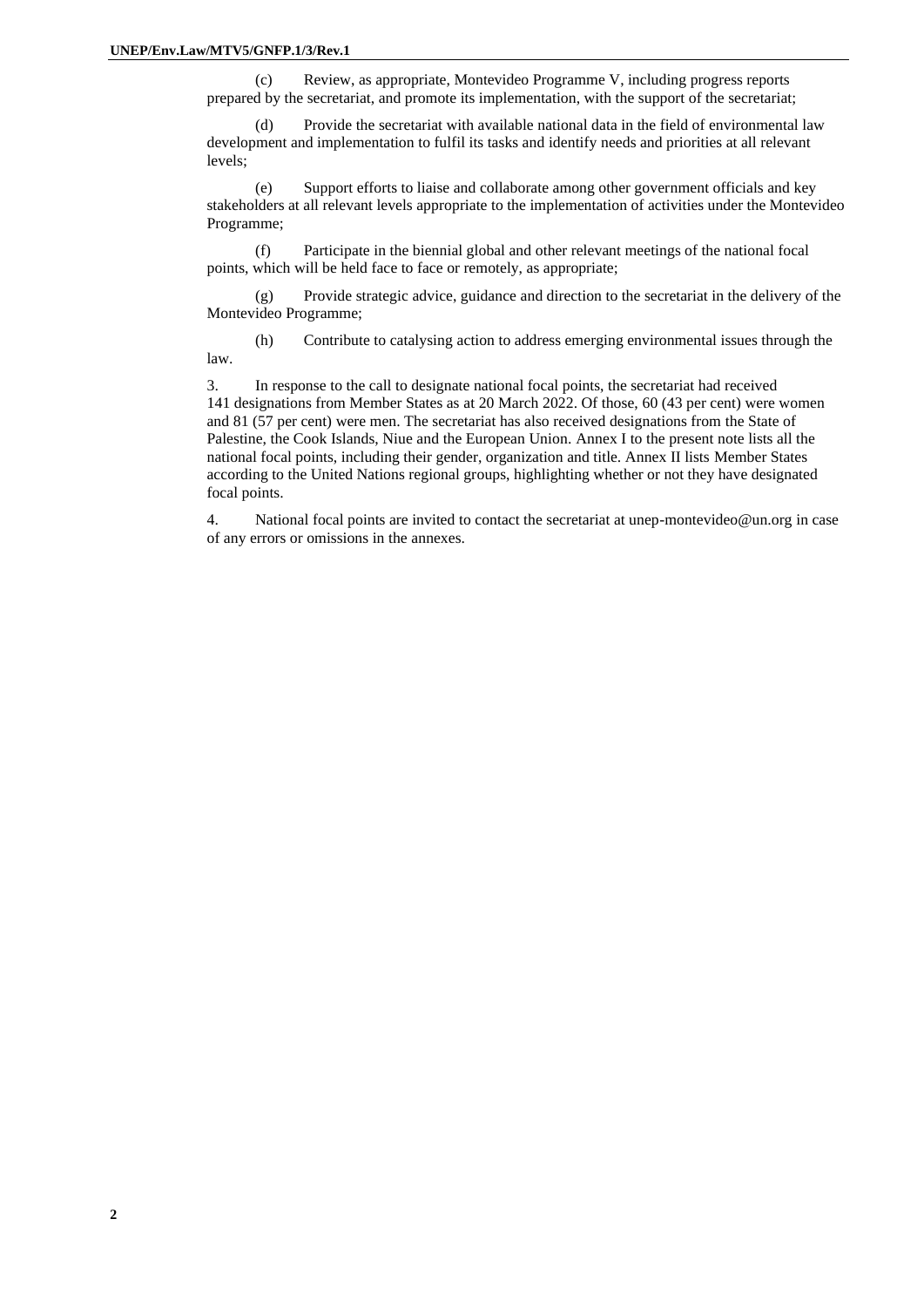## **Annex I**

|                | Member State                                  | National focal point                                | Gender | Organization                                                                                                      | Title                                                                                                                  |
|----------------|-----------------------------------------------|-----------------------------------------------------|--------|-------------------------------------------------------------------------------------------------------------------|------------------------------------------------------------------------------------------------------------------------|
| $\mathbf{1}$   | Afghanistan                                   | Idrees Malyar                                       | М      | National Environmental<br>Protection Agency<br>(NEPA)                                                             | Deputy Director<br>General in Policy and<br><b>International Affairs</b>                                               |
| $\overline{c}$ | Algeria                                       | Soualem Lazhar                                      | M      | Ministry of Foreign<br><b>Affairs</b>                                                                             | Director in charge of<br>Sustainable<br>Development,<br>Human Rights,<br>Scientific, Technical<br>and Cultural Affairs |
| 3              | Angola                                        | Miranda Cândido<br>Kiala                            | М      | Law Office, Ministry of<br>Environment                                                                            | Director                                                                                                               |
| 4              | Argentina                                     | Ms. Corina Beatriz<br>Lehmann                       | F      | Ministry of Foreign<br>Affairs, International<br>Trade and Worship                                                | Minister, Directorate<br>of Environmental<br><b>Affairs</b>                                                            |
| 5              | Armenia                                       | Vigen Ananyan                                       | M      | Ministry of<br>Environment                                                                                        | Legal Adviser                                                                                                          |
| 6              | Australia                                     | <b>Fleur Downard</b>                                | F      | Department of<br>Agriculture, Water and<br>the Environment                                                        | Director,<br>International<br><b>Environment Policy</b><br>Section                                                     |
| 7              | Austria                                       | Elfriede-Anna More                                  | F      | Federal Ministry of<br>Climate Action,<br>Environment, Energy,<br>Mobility, Innovation<br>and Technology          | Director for<br><b>International Climate</b><br>and Environmental<br><b>Affairs</b>                                    |
| 8              | Bahrain                                       | Hassan Abdullah                                     | M      | Ministry of Foreign<br><b>Affairs</b>                                                                             | Legal Advisor                                                                                                          |
| 9              | Bangladesh                                    | Mr. Mohammad<br>Abdul Wadud<br>Chowdhury            | М      | Ministry of<br>Environment, Forest<br>and Climate Change                                                          | Deputy Secretary                                                                                                       |
| 10             | <b>Barbados</b>                               | Daphne Kellman                                      | F      | Ministry of<br>Environment and<br>National Beautification                                                         | <b>Permanent Secretary</b>                                                                                             |
| 11             | <b>Belarus</b>                                | Baliaslau Pirshtuk                                  | M      | Ministry of Natural<br>Resources and<br>Environmental<br>Protection                                               | <b>First Deputy Minister</b>                                                                                           |
| 12             | Belgium                                       | Leen Chanet                                         | F      | International Policy,<br>Government of Flanders<br>Department of<br>Environment and<br><b>Spatial Development</b> | Legal Policy Officer                                                                                                   |
| 13             | Benin                                         | Marianne Pulcherie<br>Sessito Donoumassou<br>Simeon | F      | Ministère du Cadre de<br>Vie et du<br>Développement Durable                                                       | Chercheur en droit de<br>l'environnement                                                                               |
| 14             | Bhutan                                        | Kunzang                                             | F      | <b>National Environment</b><br>Commission                                                                         | Head, Legal Officer,<br><b>Legal Services</b>                                                                          |
| 15             | <b>Bolivia</b><br>(Plurinational<br>State of) | Ronald Jorge Veliz                                  | М      | Ministerio de Medio<br>Ambiente y Agua                                                                            | Asesor Legal del<br>Viceministro de<br>Medio Ambiente,<br>Biodiversidad,<br>Cambios Climáticos<br>y de Gestión y       |

# **National focal points**

Desarrollo Forestal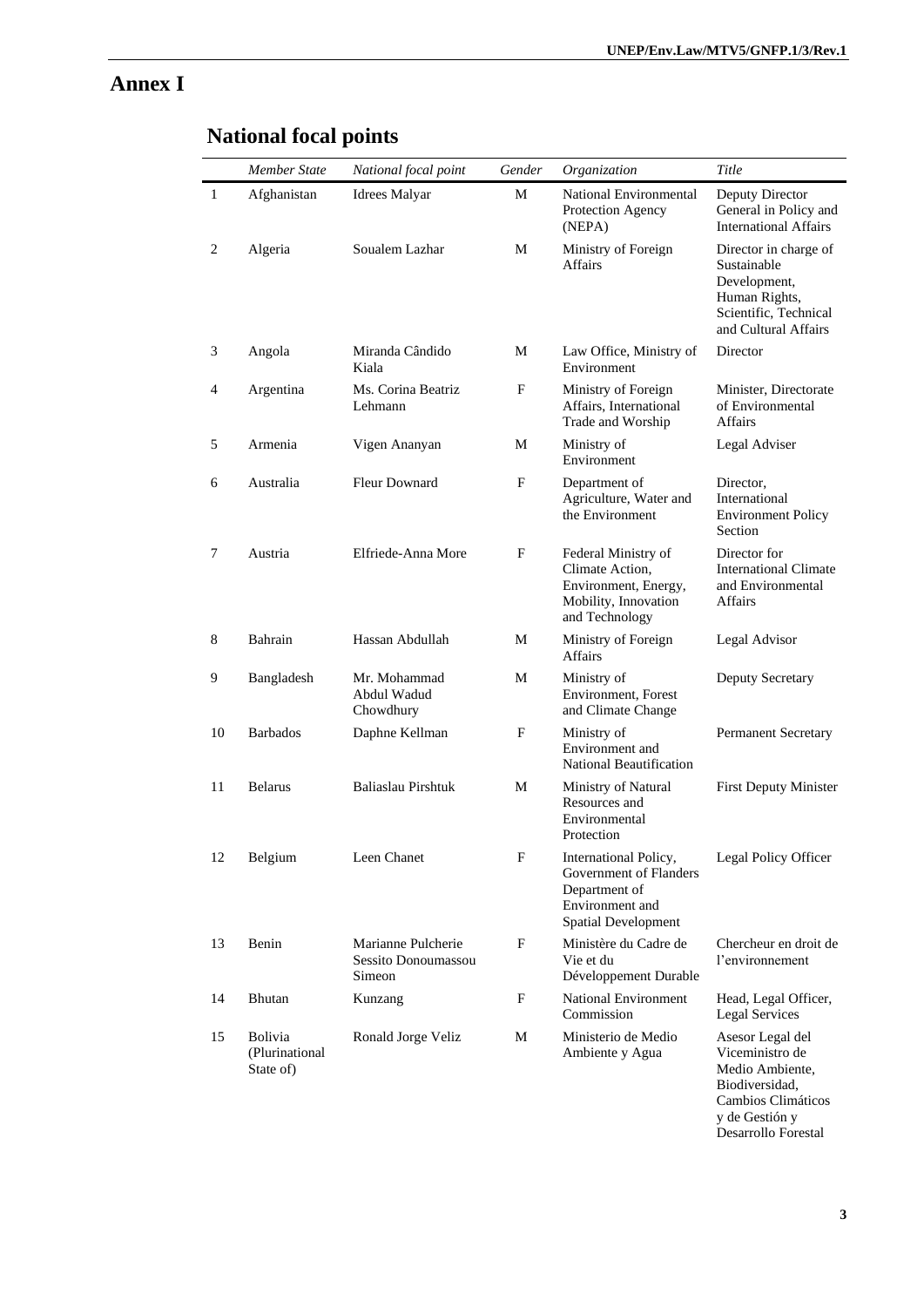|    | Member State              | National focal point             | Gender      | Organization                                                                                                                                                                            | Title                                                                                                                                                                             |
|----|---------------------------|----------------------------------|-------------|-----------------------------------------------------------------------------------------------------------------------------------------------------------------------------------------|-----------------------------------------------------------------------------------------------------------------------------------------------------------------------------------|
| 16 | Bosnia and<br>Herzegovina | Azra Rogovic-Grubic              | $\mathbf F$ | Internal Cooperation,<br>Department of<br>Environmental<br>Protection, Ministry of<br>Foreign Trade and<br><b>Economic Relations</b>                                                    | Senior Advisor                                                                                                                                                                    |
| 17 | Brazil                    | Arthur Cesar Lima<br>Naylor      | М           | Ministry of Foreign<br><b>Affairs</b>                                                                                                                                                   | Secretary                                                                                                                                                                         |
| 18 | Burkina Faso              | Gontran Some                     | М           | Ministry of<br>Environment, Green<br>Economy and Climate<br>Change                                                                                                                      | Director of<br>Institutional<br>Development and<br>Legal Affairs                                                                                                                  |
| 19 | Burundi                   | Willy Ndayikeza                  | М           | Ministry of Water,<br>Environment, Land and<br><b>Urban Planning</b>                                                                                                                    | Director of Land<br>Protection,<br>Sustainable<br>Development, and<br>Member of Advisory<br>Group of<br><b>International Water</b><br><b>Quality Guidelines</b><br>for Ecosystems |
| 20 | Cabo Verde                | José Paulo Pinto                 | М           | <b>National Environment</b><br>Directorate of the<br>Ministry of Agriculture<br>and Environment                                                                                         | Jurist                                                                                                                                                                            |
| 21 | Cambodia                  | Monyneath Vann                   | М           | General Secretariat of<br>the National Council for<br>Sustainable<br>Development, Ministry<br>of Environment, and<br>Vice-Chair of<br><b>Environmental Code</b><br>Review Working Group | Deputy<br>Secretary-General                                                                                                                                                       |
| 22 | Cameroon                  | Jean Kenfack                     | М           | Ministry of<br>Environment,<br>Protection of Nature<br>and Sustainable<br>Development                                                                                                   | Director, Legal<br><b>Affairs Division</b>                                                                                                                                        |
| 23 | Canada                    | Richard G. Tarasofsky            | M           | Oceans and<br>Environmental Law                                                                                                                                                         | Deputy Director                                                                                                                                                                   |
| 24 | Chad                      | Kemba Kya Dambil                 | M           | Department of<br>Agriculture and<br>Environment, Ministry<br>of Agriculture and<br>Environment                                                                                          | Directeur des<br>Affaires Juridiques                                                                                                                                              |
| 25 | Chile                     | Mr. Emilio Yáñez<br><b>Bravo</b> | М           | Ministry of Foreign<br>Affairs                                                                                                                                                          | Diplomat advisor,<br>Directorate of<br>Environment and<br>Ocean Affairs                                                                                                           |
| 26 | China                     | Liu Guozhi                       | F           | Department of<br>International<br>Cooperation, Ministry<br>of Ecology and<br>Environment                                                                                                | Senior Programme<br>Officer, Division of<br>International<br>Organizations                                                                                                        |
| 27 | Colombia                  | Faryde Carlier<br>Gonzalez       | F           | Ministry of Foreign<br>Affairs                                                                                                                                                          | Director of<br>Economic, Social<br>and Environmental<br>Affairs                                                                                                                   |
| 28 | Comoros                   | Fouad Issoufa Ali                | М           | National Agency for<br>Civil Aviation and<br>Meteorology                                                                                                                                | <b>Environmental Law</b><br>Manager                                                                                                                                               |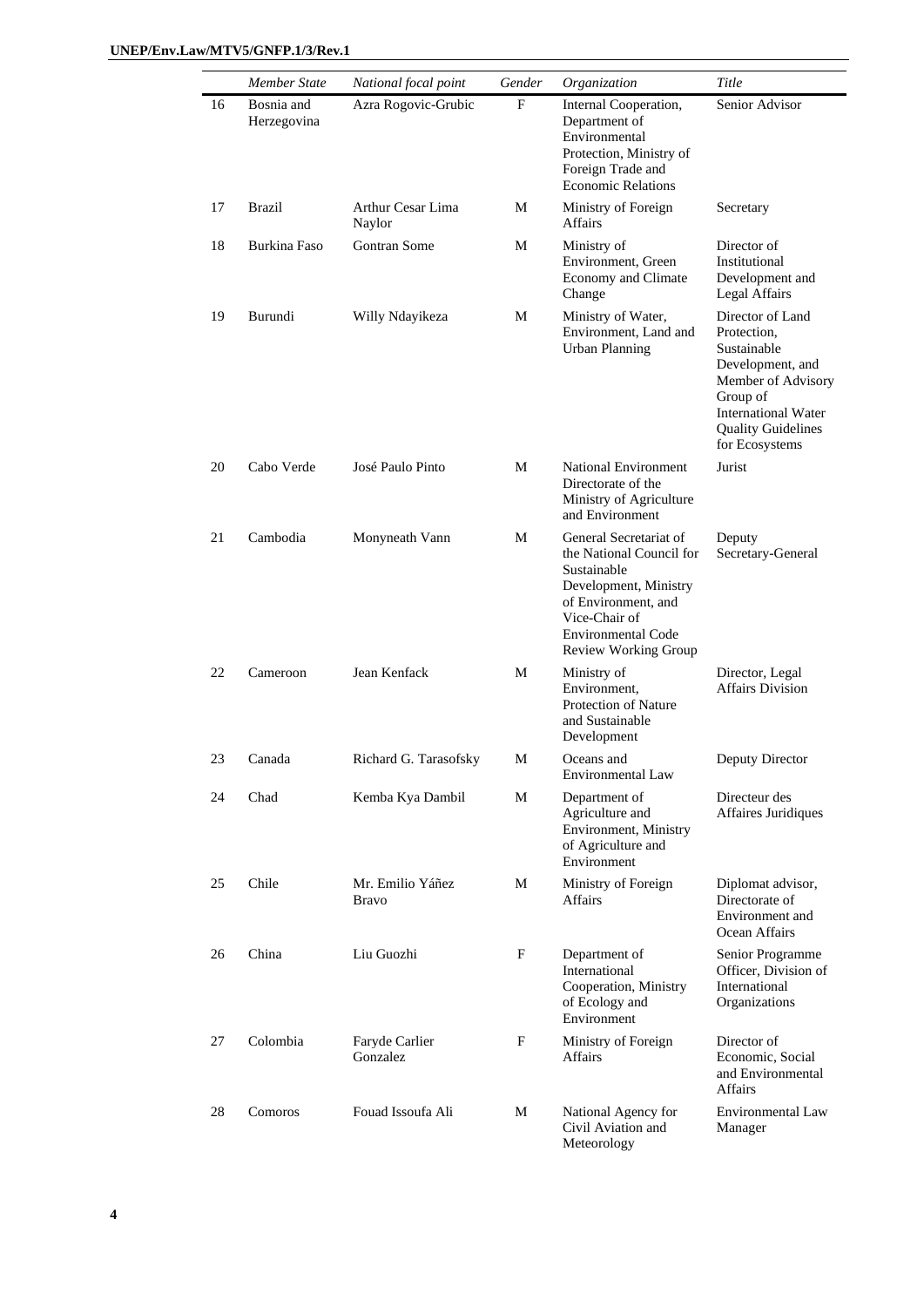|    | <b>Member State</b>                    | National focal point                              | Gender | Organization                                                                                                                                                                      | Title                                                                               |
|----|----------------------------------------|---------------------------------------------------|--------|-----------------------------------------------------------------------------------------------------------------------------------------------------------------------------------|-------------------------------------------------------------------------------------|
| 29 | Congo                                  | Audrey Makanga née<br>Debolo Vouala<br>Judicaëlle | F      | Directorate General for<br>the Environment                                                                                                                                        | Head, Law<br>Department                                                             |
| 30 | Costa Rica                             | Natalia Camacho<br>Arguello                       | F      | Dirección de<br>Cooperación<br>Internacional,<br>Ministerio de Medio<br>Ambiente                                                                                                  | Attorney                                                                            |
| 31 | Côte d'Ivoire                          | Eugene Zagre                                      | М      | Ministère de<br>l'Environnement et du<br>Développement Durable                                                                                                                    | Directeur des<br>Affaires Juridiques et<br>du Contentieux                           |
| 32 | Croatia                                | Igor Vukovic                                      | M      | Ministry of Economy<br>and Sustainable<br>Development                                                                                                                             | Head of the<br><b>Independent Sector</b><br>for Legal Affairs                       |
| 33 | Cuba                                   | <b>Yuraiky Seoane Puig</b>                        | F      | Dirección Jurídica,<br>Ministerio de Ciencia,<br>Tecnología y Medio<br>Ambiente                                                                                                   | Especialista Principal                                                              |
| 34 | Czechia                                | Eva Adamova                                       | F      | <b>International Relations</b><br>Department, Ministry of<br>Environment                                                                                                          | Senior Officer,<br>Multilateral<br><b>Relations Unit</b>                            |
| 35 | Democratic<br>Republic of the<br>Congo | Maribe Nsompo<br>Mujinga                          | F      | Ministry of<br>Environment,<br>Conservation and<br>Nature and Sustainable<br>Development                                                                                          | Directrice de la<br>Cellule Juridique du<br>Secrétariat Général                     |
| 36 | Dominican<br>Republic                  | Rosa Otero                                        | F      | Vice-Ministry for<br>Cooperation and<br>International Affairs,<br>Trade and Environment<br>Cooperation<br>Directorate, Ministry of<br>Environment and<br><b>Natural Resources</b> | Director                                                                            |
| 37 | Ecuador                                | Patricia Fernanda<br>Miño-Vargas                  | F      | Ministry of<br>Environment                                                                                                                                                        | Directora, Dirección<br>de Asesoria Juridica                                        |
| 38 | Egypt                                  | Ambassador<br>Mohamed Nasr                        | М      | Ministry of Foreign<br>Affairs                                                                                                                                                    | Director of<br>Environmental<br>Affairs and<br>Sustainable<br>Development           |
| 39 | El Salvador                            | Ana Regina Meléndez<br>de Romero                  | F      | Ministry of<br>Environmental and<br><b>Natural Resources</b>                                                                                                                      | Gerente Legal de la<br>Dirección Legal                                              |
| 40 | Estonia                                | Annemari Vene                                     | F      | Legal Department,<br>Ministry of<br>Environment                                                                                                                                   | Advisor                                                                             |
| 41 | Eswatini                               | Sifiso Nkosinathi<br>Dlamini                      | М      | <b>Environment Authority</b>                                                                                                                                                      | Legal Counsel                                                                       |
| 42 | Ethiopia                               | Ayele Hegena Anabo                                | M      | Ministry of<br>Environment, Forest<br>and Climate Change                                                                                                                          | Director General of<br>Policy,<br>Environmental Law<br>and Standards<br>Directorate |
| 43 | Fiji                                   | Joshua Wycliffe                                   | М      | Ministry of<br>Environment                                                                                                                                                        | <b>Permanent Secretary</b>                                                          |
| 44 | Finland                                | Charlotta von Troil                               | F      | Directorate-General for<br>Environment, Unit ENV<br>F.3, Multilateral<br>Environmental<br>Cooperation                                                                             | Legal Adviser                                                                       |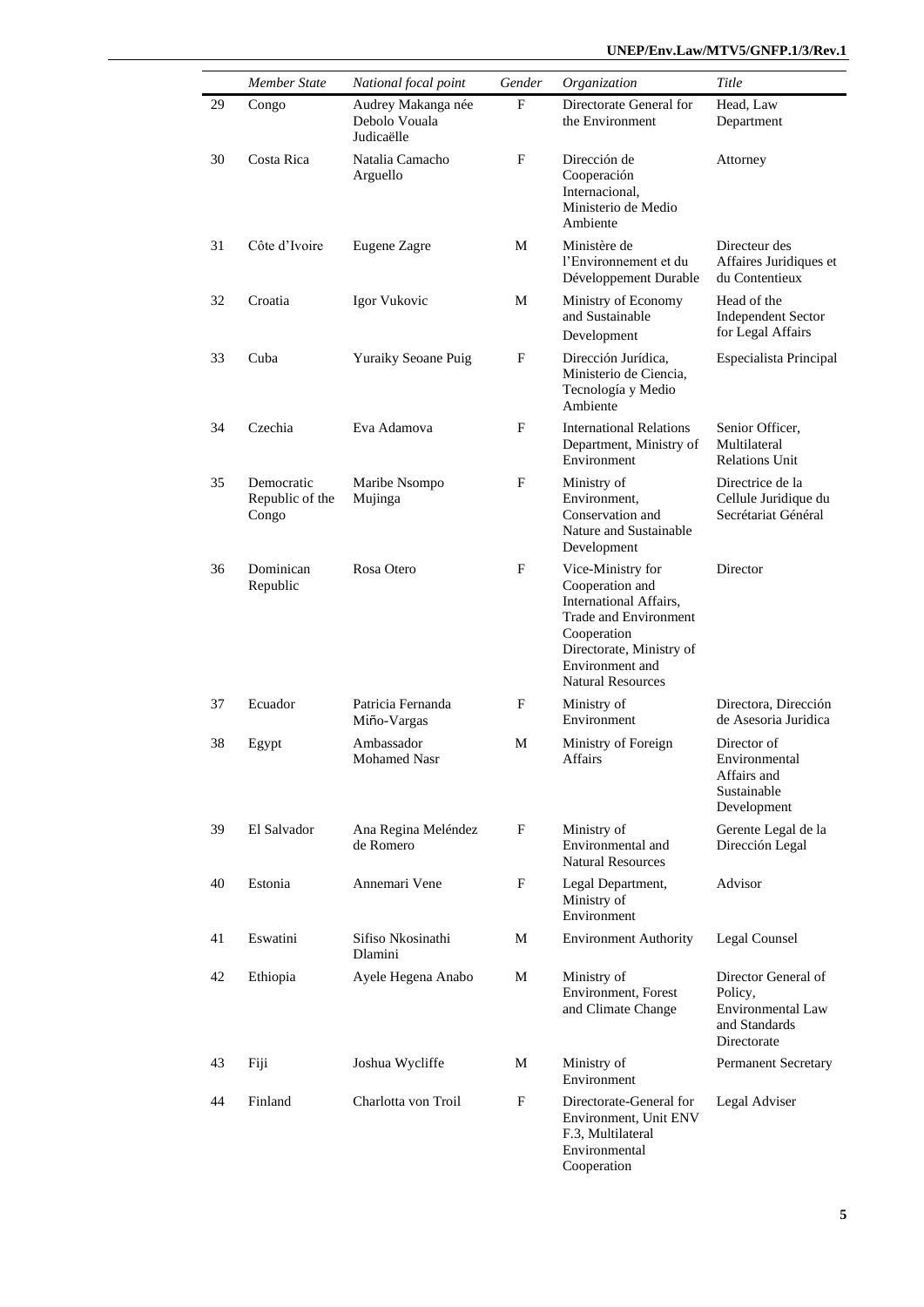|    | Member State                  | National focal point            | Gender | Organization                                                                                              | Title                                                                                                                                                      |
|----|-------------------------------|---------------------------------|--------|-----------------------------------------------------------------------------------------------------------|------------------------------------------------------------------------------------------------------------------------------------------------------------|
| 45 | France                        | Hugo Lequertier                 | М      | International<br>Governance, Climate<br>and Environment<br>Department, Ministry of<br>Foreign Affairs     | <b>Political Advisor</b>                                                                                                                                   |
| 46 | Gabon                         | Jean-Christian Mouele<br>Loundo | М      | Ministere des Eaux, des<br>Forêts, de la Mer, de<br>I'Environnement                                       | Directeur central des<br>affaires juridiques                                                                                                               |
| 47 | Georgia                       | Nana Totibadze                  | F      | Ministry of<br>Environment,<br>Protection and<br>Agriculture                                              | Specialist of the<br>Law-Making<br>Division                                                                                                                |
| 48 | Germany                       | Christian Lindemann             | М      | German Federal<br>Ministry for the<br>Environment, Nature<br>Conservation, Building<br>and Nuclear Safety | Head of Division KI<br>I 1, Strategic Aspects<br>of International<br>Cooperation,<br>$G7/G20$ ,<br>International Law,<br><b>International Trade</b><br>Law |
| 49 | Ghana                         | Abena Ayensu                    | F      | Legal Department,<br>Environmental<br>Protection Agency,<br>Ministry of<br>Environment                    | Senior Legal Officer                                                                                                                                       |
| 50 | Greece                        | Katerina Skouria                | F      | Legal Department,<br>Secretary-General's<br>Office, Ministry of<br>Environment                            | Officer                                                                                                                                                    |
| 51 | Guatemala                     | Mario Roberto Vides<br>Alvarado | М      | Ministerio de Ambiente<br>y Recursos Naturales                                                            | Legal Advisor                                                                                                                                              |
| 52 | Guinea                        | Aboubacar Kaba                  | M      | Ministère d'État chargé<br>de l'Environnement, des<br>Eaux et Forêts                                      | Chef de Service<br>Laboratoire<br>d'Analyses<br>Environnementales                                                                                          |
| 53 | Guinea-Bissau                 | Mário Batista Camala            | M      | Secretariat of State for<br>the Environment                                                               | Head, Legal Office                                                                                                                                         |
| 54 | Guyana                        | Khemraj Parsram                 | М      | Environmental<br>Protection Agency                                                                        | <b>Executive Director</b>                                                                                                                                  |
| 55 | Haiti                         | Pierre Richard<br>Lamothe       | M      | Ministry of<br>Environment                                                                                | Director, Legal Unit                                                                                                                                       |
| 56 | Honduras                      | Narciso Manzanares              | М      | Natural Resources and<br>Environment                                                                      | Secretary-General                                                                                                                                          |
| 57 | Hungary                       | Andras Guti                     | M      | Ministry of Agriculture                                                                                   | Officer for<br>Development Policy                                                                                                                          |
| 58 | Indonesia                     | Rasio Ridho Sani                | М      | Ministry of<br>Environment and<br>Forestry                                                                | Director-General for<br>Law Enforcement of<br>Environment and<br>Forestry                                                                                  |
| 59 | Iran (Islamic<br>Republic of) | Abbas Golriz                    | М      | Ministry of Foreign<br>Affairs                                                                            | Director of<br>International<br>Environmental<br>Affairs                                                                                                   |
| 60 | Iraq                          | Imad Obaid Jasim<br>Alboradhi   | М      | Office of the<br>Director-General                                                                         | Legal Directorate                                                                                                                                          |
| 61 | Israel                        | Dalit Dror                      | F      | Ministry of<br>Environmental<br>Protection                                                                | Legal Advisor, Head<br>of the Legal<br>Department                                                                                                          |
| 62 | Italy                         | Cristiano Piacente              | М      | Ministry of<br>Environment                                                                                | Coordinator for<br>Legal Affairs                                                                                                                           |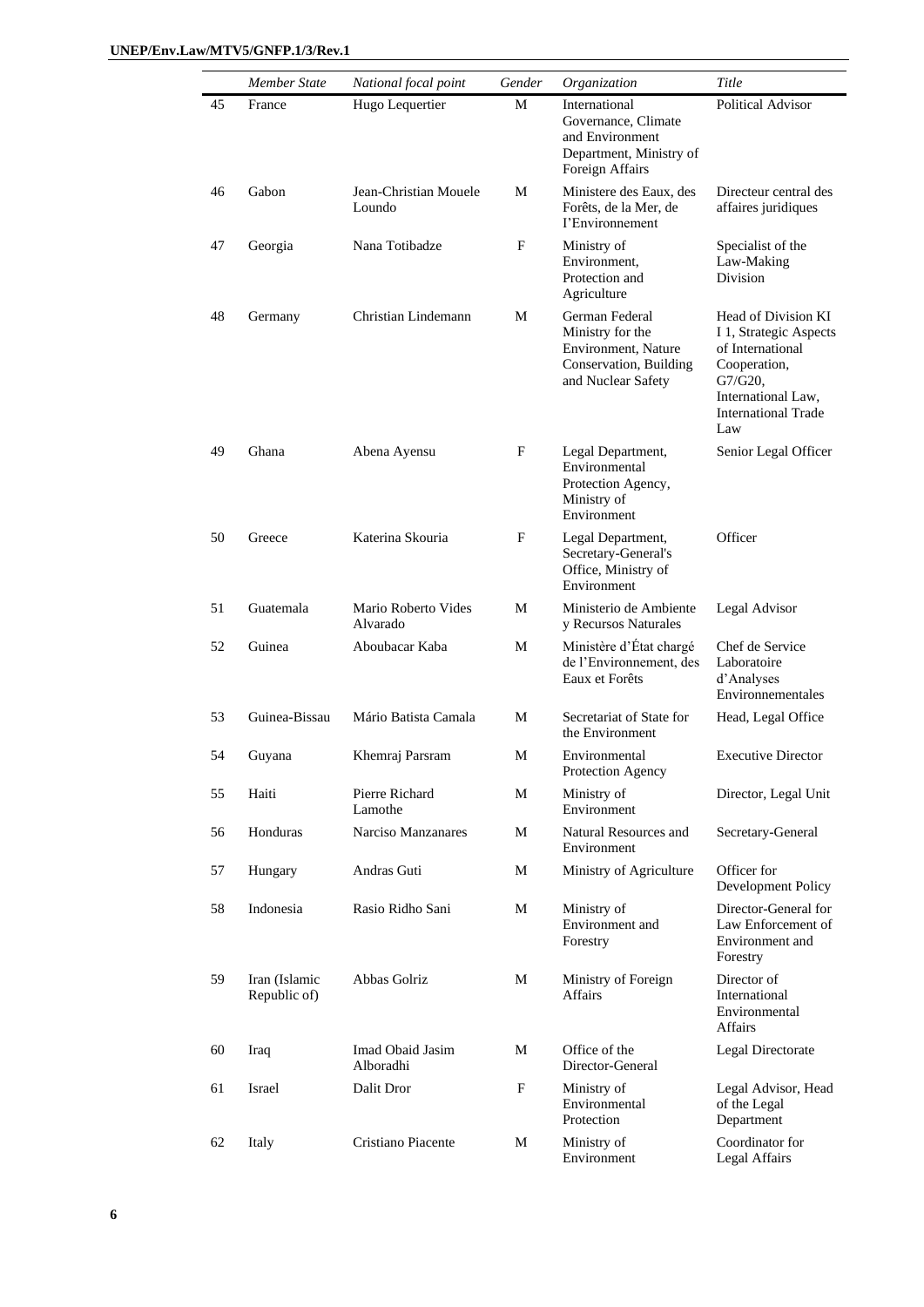|    | <b>Member State</b> | National focal point                  | Gender | Organization                                                                                                | Title                                                           |
|----|---------------------|---------------------------------------|--------|-------------------------------------------------------------------------------------------------------------|-----------------------------------------------------------------|
| 63 | Jamaica             | Morjorn Wallock                       | F      | National Environment<br>and Planning Agency                                                                 | Director, Legal and<br>Enforcement<br>Division                  |
| 64 | Japan               | Issei Nakahara                        | М      | Global Environment<br>Bureau, Ministry of<br>Environment                                                    | Deputy Director<br><b>International Strategy</b><br>Division    |
| 65 | Jordan              | Mohammad Al-Agha                      | М      | Ministry of<br>Environment                                                                                  | Director, Legal<br><b>Affairs Unit</b>                          |
| 66 | Kazakhstan          | Akhmedjan<br>Primkulov                | М      | Ministry of<br>Environment, Geology<br>and Natural Resources                                                | Vice Minister                                                   |
| 67 | Kenya               | Annie Syombua<br>David                | F      | Ministry of<br>Environment and<br>Forestry                                                                  | Legal Officer                                                   |
| 68 | Kiribati            | Nenenteiti<br>Teariki-Ruatu           | F      | Ministry of<br>Environment, Lands<br>and Agricultural<br>Development                                        | Director,<br>Environment and<br>Conservation<br><b>Division</b> |
| 69 | Kuwait              | Nouf Bahbahani                        | F      | <b>Environment Public</b><br>Authority                                                                      | Director.<br>International<br>Relations<br>Department           |
| 70 | Kyrgyzstan          | Sadykov Kanatbek<br>Rakhmanberdievich | М      | Natural Resources,<br>Ecology and Technical<br>Supervision                                                  | Deputy Minister                                                 |
| 71 | Latvia              | Kristīne Kazerovska                   | F      | Ministry of<br>Environmental<br>Protection and Regional<br>Development                                      | Deputy Director,<br>Environmental<br>Protection<br>Department   |
| 72 | Lebanon             | Nazek Al-Khatib                       | F      | Ministry of Justice                                                                                         | Judge                                                           |
| 73 | Lesotho             | Makhiba Tjela                         | F      | Ministry of Tourism,<br>Environment and<br>Culture                                                          | Chief Legal Officer                                             |
| 74 | Liechtenstein       | Heike Summer                          | F      | Office for Environment                                                                                      | Head, Bureau of<br><b>International Affairs</b><br>and Climate  |
| 75 | Lithuania           | Gintarė Izokaitytė                    | F      | Law and Personnel<br>Division, Ministry of<br>Environment                                                   | Advisor                                                         |
| 76 | Madagascar          | Ratsimisaraka<br>Thelesphone          | М      | Cadre d'appui<br>technique a la Direction<br>Générale de<br>l'Environnement, de<br>l'Écologie et des Forêts | Jurist                                                          |
| 77 | Malawi              | Chifundo Chinyama                     | М      | Ministry of Natural<br>Resources, Energy and<br>Mining                                                      | Senior<br>Environmental<br>Officer (Legal)                      |
| 78 | Maldives            | Fazeela Ahmed<br>Shaheem              | F      | Ministry of<br>Environment and<br>Energy                                                                    | Associate Legal<br>Counsel                                      |
| 79 | Mauritania          | B.A. Moussa                           | М      | Ministry of<br>Environment and<br>Sustainable<br>Development                                                | Counsel                                                         |
| 80 | Mauritius           | Najiyah Dauharry-<br>Jeewa            | F      | Attorney General's<br>Office                                                                                | <b>Principal State</b><br>Counsel                               |
| 81 | Mexico              | Rocío Becerra<br>Montané              | F      | Unidad Coordinadora<br>de Asuntos Jurídicos<br>Secretaría de Medio<br>Ambiente y Recursos<br>Naturales.     | Coordinadora de<br>Legislación y<br>Consulta                    |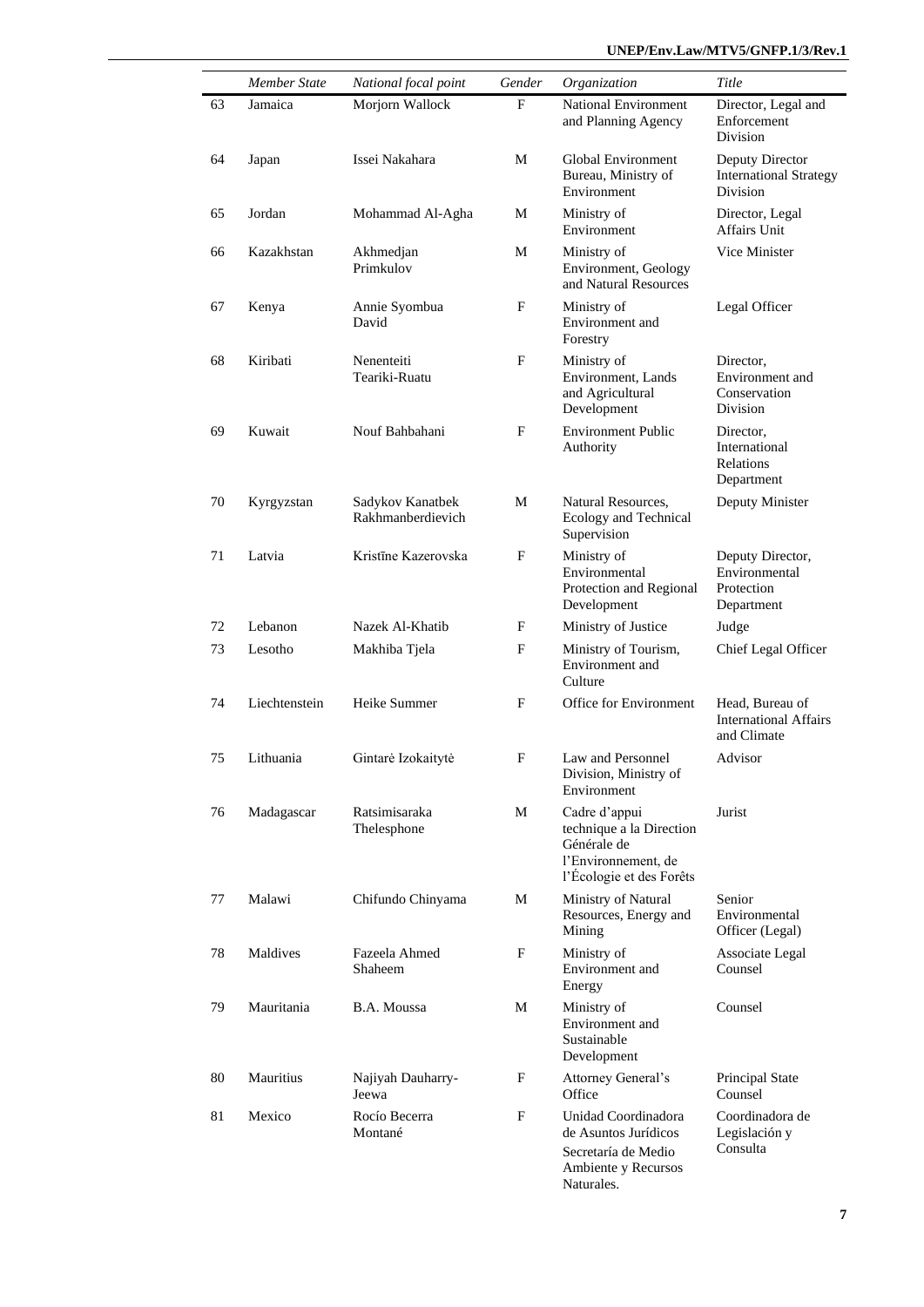|    | Member State                            | National focal point      | Gender | Organization                                                                                                       | Title                                                                                                     |
|----|-----------------------------------------|---------------------------|--------|--------------------------------------------------------------------------------------------------------------------|-----------------------------------------------------------------------------------------------------------|
| 82 | Micronesia<br>(Federated)<br>States of) | Andrew Yatilman           | M      | Office of Environment<br>and Emergency<br>Management                                                               | Director                                                                                                  |
| 83 | Monaco                                  | Alain Piquemal            | М      | Département des<br>Relations Extérieures et<br>de la Coopération<br>Ministère d'Etat                               | Conseiller d'Etat<br>Représentant<br>Permanent de la<br>Principauté de<br>Monaco auprès du<br><b>PNUE</b> |
| 84 | Mongolia                                | Radnaabazar<br>Chadraabal | М      | Division of Law,<br>Ministry of<br>Environment and<br>Tourism                                                      | Director                                                                                                  |
| 85 | Montenegro                              | Suzana Otasevic           | F      | Ministry of Sustainable<br>Development and<br>Tourism                                                              | Direktorat za Zivotnu<br>Sredinu                                                                          |
| 86 | Morocco                                 | Mohammed Baraoui          | М      | Sustainable<br>Development<br>Department, Ministry of<br>Energy, Transition and<br>Sustainable<br>Development      | Director of Control,<br>Environmental<br>Assessment & Legal<br>Affairs                                    |
| 87 | Mozambique                              | André Fenias Nhaca        | М      | Ministry of Land and<br>Environment                                                                                | Technician                                                                                                |
| 88 | Myanmar                                 | Kyaw San Naing            | М      | Environmental<br>Conservation<br>Department, Ministry of<br>Natural Resources and<br>Environmental<br>Conservation | Director                                                                                                  |
| 89 | Namibia                                 | <b>Betty Schroder</b>     | F      | Department of<br>Environmental Affairs,<br>Ministry of<br>Environment and<br>Tourism                               | Principal Project<br>Coordinator                                                                          |
| 90 | Nepal                                   | Man Bahadur Basnet        | М      | Ministry of Forests and<br>Environment                                                                             | Under-Secretary<br>(Law)                                                                                  |
| 91 | Netherlands                             | Janine Van Aalst          | F      | Department of<br>International Affairs,<br>Ministry of<br>Environment                                              | Senior Policy Officer                                                                                     |
| 92 | New Zealand                             | Liese Galvin              | F      | Environment Division,<br>Ministry of Foreign<br>Affairs and Trade                                                  | Policy Officer                                                                                            |
| 93 | Nigeria                                 | Ibrahim Musa<br>Mohammed  | M      | Legal Department,<br>Environmental<br>Standards and<br>Regulations<br><b>Enforcement Agency</b>                    | <b>Assistant Legal</b><br>Adviser and Chief<br><b>State Counsel</b>                                       |
| 94 | North<br>Macedonia                      | Frosina Antonovska        | F      | Ministry of<br>Environment and<br>Physical Planning                                                                | Minister's Cabinet<br>Legal Advisor and<br>Expert on<br>Environmental Law                                 |
| 95 | Norway                                  | Linda Lund                | F      | Ministry of Climate and<br>Environment                                                                             | Senior Adviser                                                                                            |
| 96 | Pakistan                                | Hammad Shamimi            | М      | Ministry of Climate<br>Change                                                                                      | Senior Joint<br>Secretary                                                                                 |
| 97 | Panama                                  | Luisa Pilar Arauz         | F      | Ministry of<br>Environment                                                                                         | Legal Advisor                                                                                             |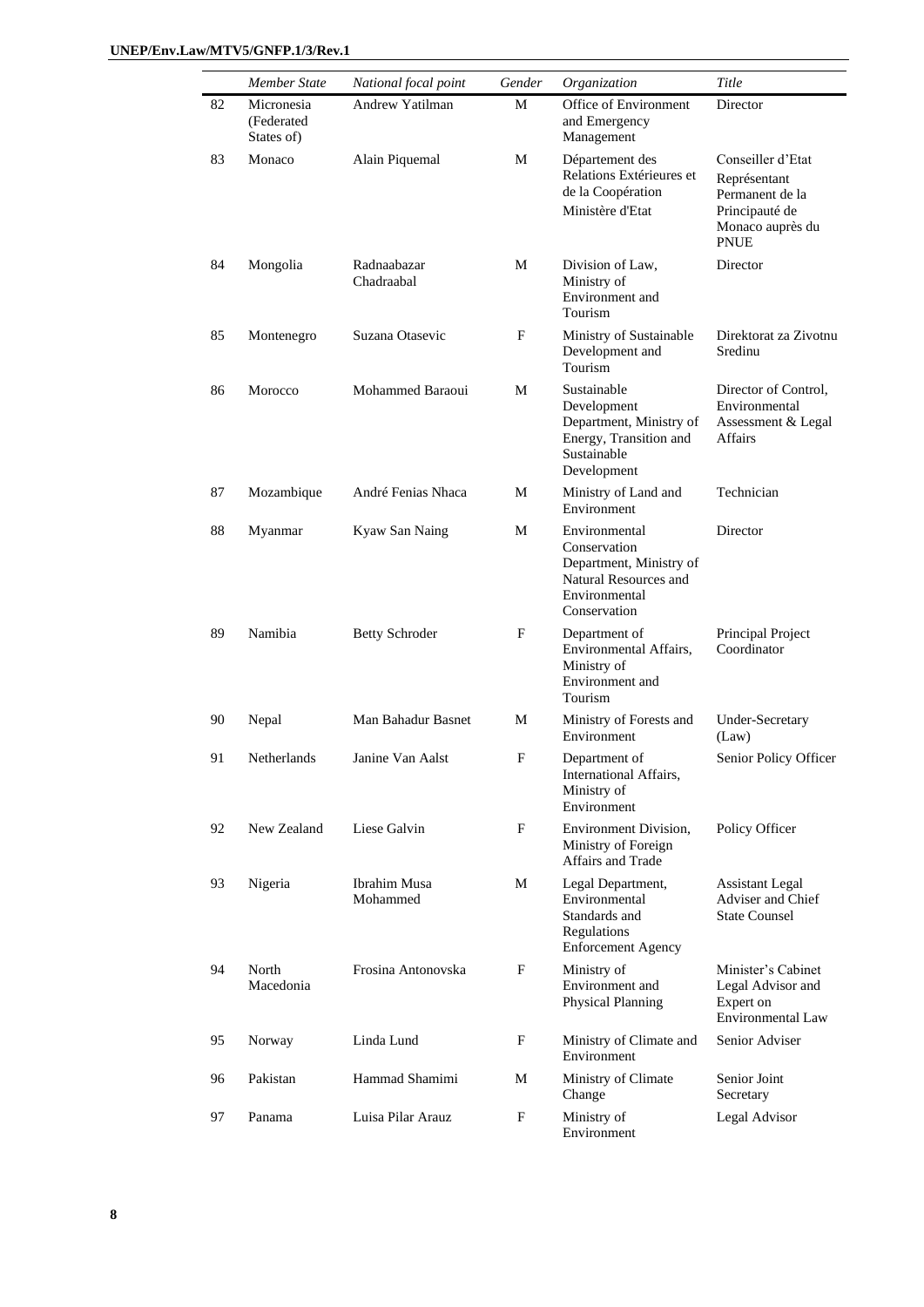|     | <b>Member State</b>      | National focal point          | Gender | Organization                                                                                                                                | Title                                                                                         |
|-----|--------------------------|-------------------------------|--------|---------------------------------------------------------------------------------------------------------------------------------------------|-----------------------------------------------------------------------------------------------|
| 98  | Paraguay                 | Hugo Cardozo                  | М      | Ministry of<br>Environment and<br>Sustainable<br>Development                                                                                | Director General de<br>Gestión Ambiental                                                      |
| 99  | Peru                     | Jimpson Dávila<br>Ordoñez     | М      | Ministry of Strategic<br>Development of Natural<br>Resources                                                                                | Advisor to the<br>Deputy Minister                                                             |
| 100 | Philippines              | Norlito A. Eneran             | М      | Department of<br>Environment and<br><b>Natural Resources</b>                                                                                | Director, Legal<br><b>Affairs Service</b>                                                     |
| 101 | Poland                   | Edyta Syslo                   | F      | Department for<br>Sustainable<br>Development and<br>International<br>Cooperation, Ministry<br>of Environment                                | Chief Expert                                                                                  |
| 102 | Portugal                 | Águeda Silva                  | F      | Portuguese<br><b>Environment Agency</b><br>(APA)<br>General Secretariat of<br>the Ministry of<br>Environment and<br><b>Climate Action</b>   | Department for<br><b>International Affairs</b>                                                |
| 103 | Qatar                    | Metab Ali Metab Al<br>Kubaisi | М      | Ministry of<br>Municipality and<br>Environment                                                                                              | Environmental<br>Consultant,<br><b>General Coordinator</b><br>for Training and<br>Development |
| 104 | Republic of<br>Korea     | Suk-tae Hwang                 | М      | Ministry of<br>Environment                                                                                                                  | Director-General for<br>International<br>Cooperation                                          |
| 105 | Romania                  | Elena-Oana<br>Antonescu Stan  | F      | Climate Change and<br>Sustainable<br>Development<br>Directorate                                                                             | Director                                                                                      |
| 106 | Saint Lucia              | Kate Wilson                   | F      | Department of<br>Sustainable<br>Development, Ministry<br>of Education,<br>Innovation, Gender<br>Relations and<br>Sustainable<br>Development | Legal Officer                                                                                 |
| 107 | Samoa                    | Shirley Malielegaoi           | F      | Ministry of Natural<br>Resources and<br>Environment                                                                                         | <b>Assistant Chief</b><br><b>Executive Officer</b><br>and Head of Legal<br>Division           |
| 108 | São Tomé and<br>Príncipe | Mateus Ferreira               | М      | Ministry of<br>Infrastructure, Natural<br>Resources and<br>Environment                                                                      | Advisor, National<br><b>Focal Points</b>                                                      |
| 109 | Saudi Arabia             | Prince Khaled Ben<br>Saud     | М      | General Authority of<br>Meteorology and<br>Environmental<br>Protection                                                                      | Deputy to the<br>Chairman, Technical<br>Affairs, Director                                     |
| 110 | Senegal                  | Khadidiatou Drame             | F      | Ministry of<br>Environment and<br>Sustainable<br>Development                                                                                | Juriste en service                                                                            |
| 111 | Seychelles               | <b>Sharon Gerry</b>           | F      | Ministry of<br>Environment, Energy<br>and Climate Change                                                                                    | Senior Legal Officer                                                                          |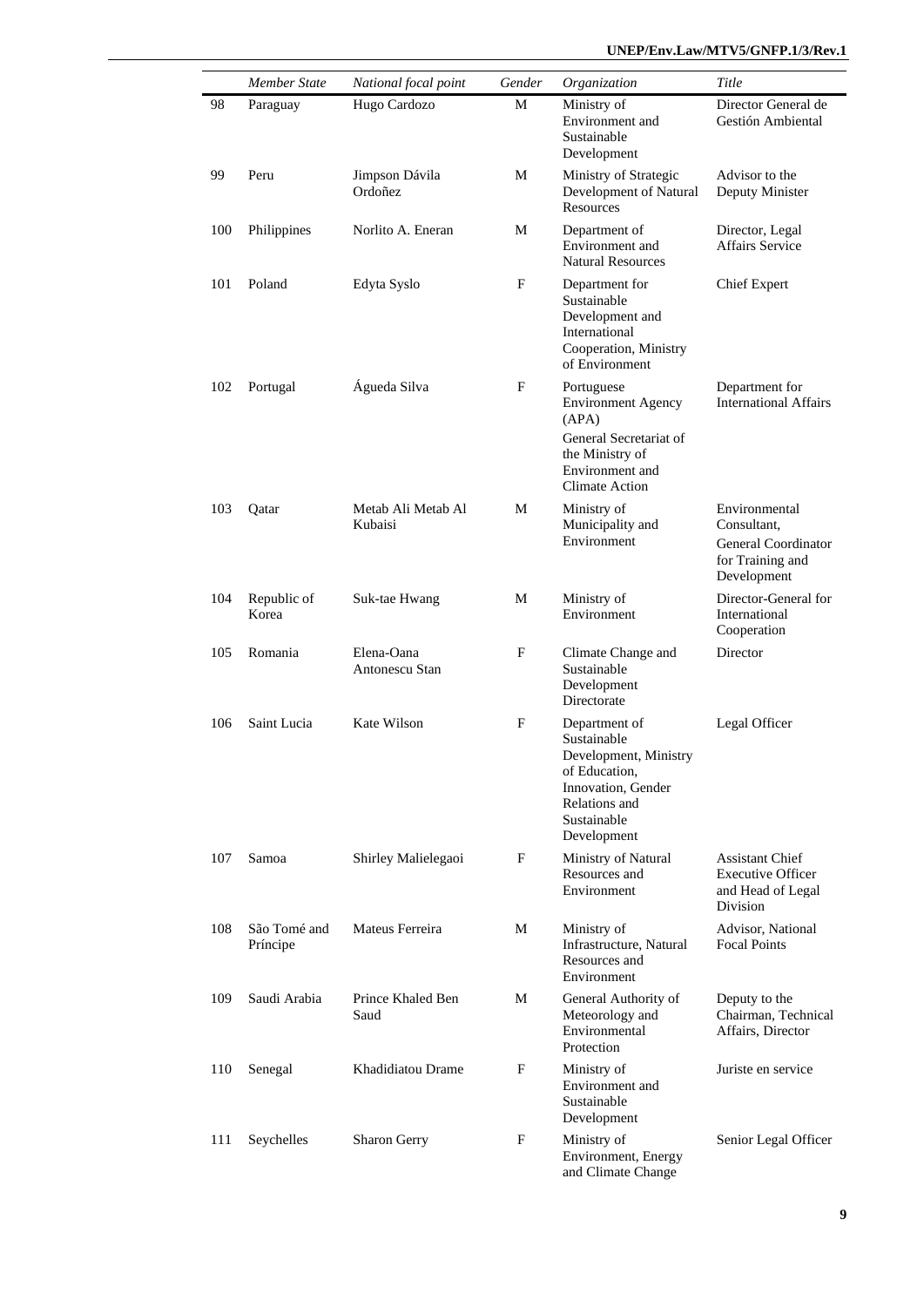|     | Member State            | National focal point        | Gender | Organization                                                                                                                                                      | Title                                                                       |
|-----|-------------------------|-----------------------------|--------|-------------------------------------------------------------------------------------------------------------------------------------------------------------------|-----------------------------------------------------------------------------|
| 112 | Sierra Leone            | Gibrilla Kamara             | М      | <b>Environment Protection</b><br>Agency                                                                                                                           | Manager, Legal<br>Affairs, Compliance<br>and Enforcement<br>Department      |
| 113 | Singapore               | Hazri Hassan                | М      | Ministry of the<br><b>Environment</b> and Water<br>Resources                                                                                                      | Director of<br><b>International Policy</b>                                  |
| 114 | Slovakia                | Marek Prítyi                | М      | <b>International Relations</b><br>Department, Directorate<br>of Environmental<br>Policy, EU Affairs and<br>International Relations,<br>Ministry of<br>Environment | <b>State Adviser</b>                                                        |
| 115 | Slovenia                | Nataša Petrovčič            | F      | Ministry of the<br>Environment and<br>Spatial Planning,<br>Department for the<br>System of Environment<br>and Spatial Planning                                    | Legal Officer                                                               |
| 116 | Solomon<br>Islands      | Joe Horokou                 | M      | Ministry of<br>Environment, Climate<br>Change, Disaster<br>Management and<br>Meteorology                                                                          | Director,<br>Environment and<br>Conservation<br>Division                    |
| 117 | Somalia                 | Khalif Hassan Dalmar        | М      | Directorate of<br>Environment, Office of<br>the Prime Minister                                                                                                    | Director of<br>Environmental<br>Protection                                  |
| 118 | South Africa            | Sibusiso Shabalala          | М      | Department of<br><b>Environment Affairs</b>                                                                                                                       | Director, Reform                                                            |
| 119 | Sri Lanka               | Anil Jasinghe               | М      | Ministry of<br>Environment                                                                                                                                        | Secretary                                                                   |
| 120 | Sudan                   | Salem Younus Idris<br>Ahmed | М      | Higher Council for<br>Environment and<br><b>Natural Resources</b>                                                                                                 | Legal Advisor                                                               |
| 121 | Suriname                | <b>Ivette Patterzon</b>     | F      | Coordination<br>Environment, Cabinet<br>of the President of the<br>Republic                                                                                       | Senior Legal Advisor                                                        |
| 122 | Sweden                  | Staffan Löwhagen            | M      | Legal Affairs Section,<br>Ministry of<br>Environment                                                                                                              | Deputy Director                                                             |
| 123 | Switzerland             | Vincent Bohnenblust         | М      | Legal Affairs Division,<br>Swiss Federal Office for<br>the Environment                                                                                            | Legal Officer                                                               |
| 124 | Syrian Arab<br>Republic | Iman Blal                   | F      | Ministry of Local<br>Administration and<br>Environment                                                                                                            | <b>Engineer Planning</b><br>and International<br>Cooperation<br>Directorate |
| 125 | Thailand                | Athapol<br>Chroenshunsa     | М      | Pollution Control<br>Department                                                                                                                                   | Director-General                                                            |
| 126 | Timor-Leste             | Carlos Lopes<br>Ximenes     | М      | Secretariat of State for<br>the Environment                                                                                                                       | Director of<br><b>Environmental Law</b><br>and Proceedings                  |
| 127 | Togo                    | Kayi Obidon Emefa<br>Ajavon | F      | Section de la lutte<br>contre les pollutions et<br>nuisances<br>Ministère de<br>l'environnement et des                                                            | Juriste<br>environnementaliste<br>et cheffe                                 |

ressources forestières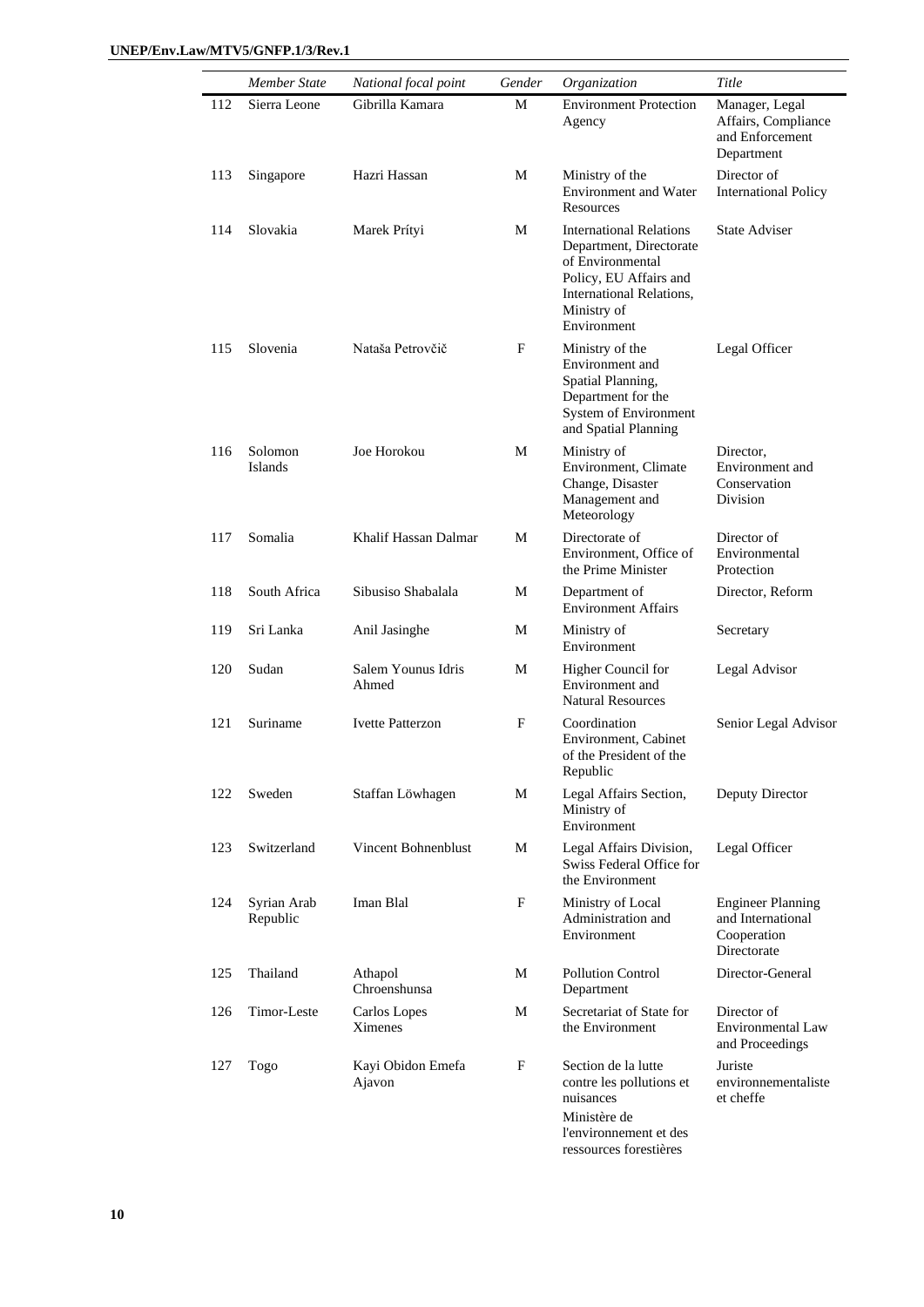|     | Member State                                                            | National focal point     | Gender     | Organization                                                                                            | Title                                                                   |
|-----|-------------------------------------------------------------------------|--------------------------|------------|---------------------------------------------------------------------------------------------------------|-------------------------------------------------------------------------|
| 128 | Trinidad and<br>Tobago                                                  | <b>Judy Daniel</b>       | F          | Environmental<br>Management Authority                                                                   | Deputy Chair                                                            |
| 129 | Turkey                                                                  | Cansu Cevher             | F          | Ministry of<br>Environment and<br>Urbanization                                                          | Environment and<br><b>Urbanism Specialist</b>                           |
| 130 | Uganda                                                                  | Sarah Naigaga            | F          | National Environment<br>Management Authority                                                            | Senior Legal Officer                                                    |
| 131 | Ukraine                                                                 | Roman Shakhmatenko       | М          | Ministry of<br>Environmental<br>Protection and Natural<br>Resources                                     | Deputy Minister                                                         |
| 132 | United Arab<br>Emirates                                                 | Nasir Mohammed<br>Sultan | M          | Ministry of Climate<br>Change and the<br>Environment                                                    | Director of Legal<br><b>Affairs</b>                                     |
| 133 | United<br>Kingdom of<br><b>Great Britain</b><br>and Northern<br>Ireland | Eva Huehne               | F          | Department of<br>Environment, Food and<br>Rural Affairs,<br>Government Legal<br>Department              | Senior Lawyer,<br>International<br>Environment, Marine<br>and Fisheries |
| 134 | United<br>Republic of<br>Tanzania                                       | Andrew Marcelin<br>Komba | M          | Vice President's Office                                                                                 | Director for<br>Environment                                             |
| 135 | <b>United States</b><br>of America                                      | Tim Epp                  | M          | International<br>Environmental Law,<br>Office of General<br>Counsel, Environmental<br>Protection Agency | <b>Assistant General</b><br>Counsel                                     |
| 136 | Uruguay                                                                 | Marcelo J. Cousillas     | M          | Dirección Nacional de<br>Medio Ambiente                                                                 | Director de Asesoría<br>Jurídica                                        |
| 137 | Uzbekistan                                                              | <b>Bobur Muhamedov</b>   | M          | State Committee on<br>Ecology and<br>Environmental<br>Protection                                        | Head of the Legal<br>Department                                         |
| 138 | Venezuela<br>(Bolivarian<br>Republic of)                                | Anabell Colina           | F          | Ministerio del Poder<br>Popular para el<br>Ecosocialismo                                                | Consultora Jurídica                                                     |
| 139 | Viet Nam                                                                | Phan Tuan Hung           | M          | Department of Policy<br>and Legislation,<br>Ministry of Natural<br>Resources and<br>Environment         | Director-General                                                        |
| 140 | Zambia                                                                  | Karen Banda              | $_{\rm F}$ | Zambia Environmental<br>Management Agency                                                               | Manager, Legal<br>Services                                              |
| 141 | Zimbabwe                                                                | Farai Nyahwa             | M          | Environmental<br>Management Agency                                                                      | Corporate Secretary                                                     |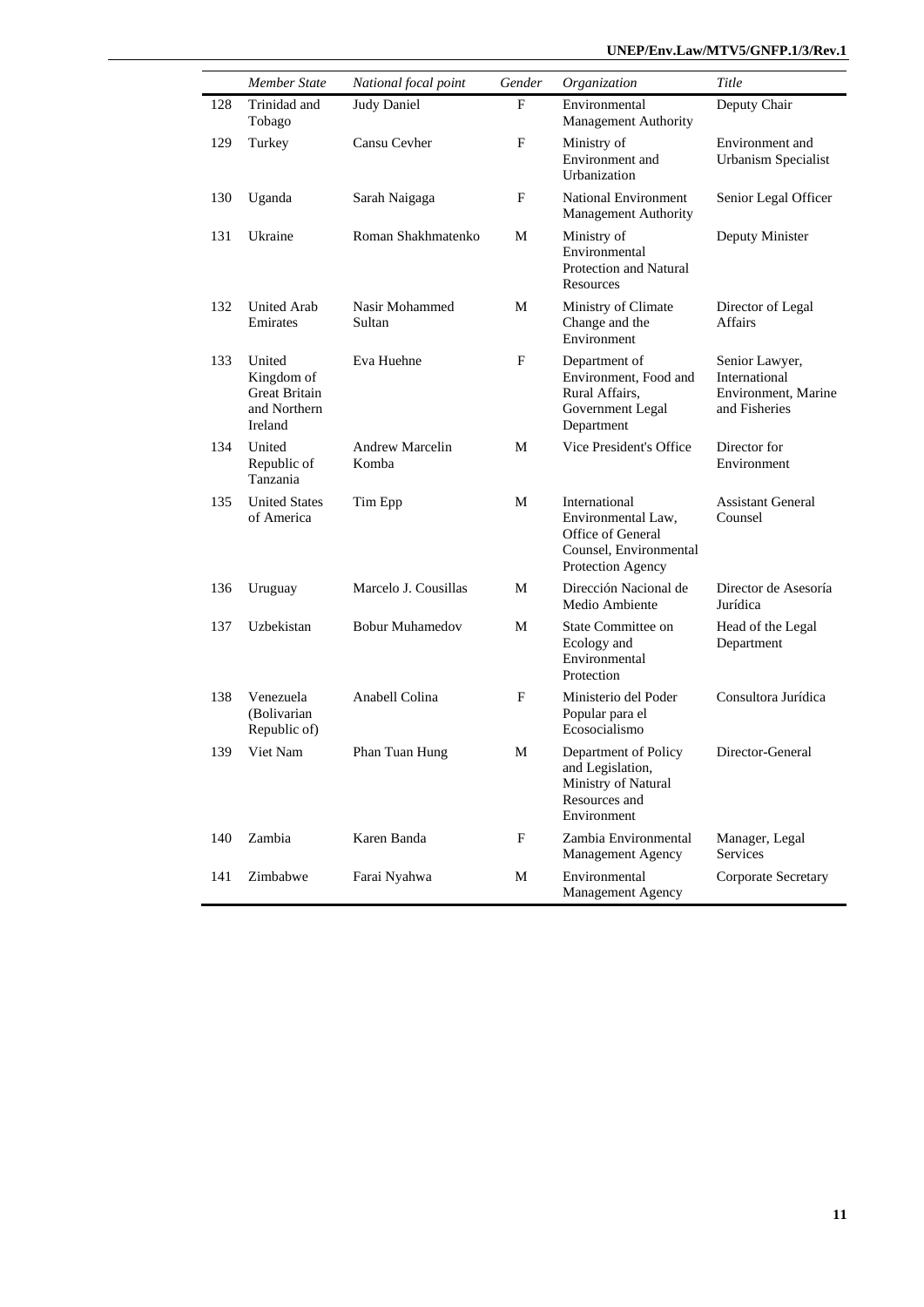### **Annex II**

# **National focal points by United Nations regional group**

#### **National focal points, African States**

| $Algeria - yes$                        | Eswatini $-$ yes    | $Niger - no$                      |
|----------------------------------------|---------------------|-----------------------------------|
| $Angola - yes$                         | $Ethiopia - yes$    | $Nigeria - yes$                   |
| $Benin - yes$                          | $Gabon - yes$       | Rwanda – no                       |
| Botswana $-$ no                        | Gambia - no         | São Tomé and Príncipe – yes       |
| Burkina Faso – yes                     | $Ghana - yes$       | $Sengal - yes$                    |
| Burundi – yes                          | Guinea $-$ yes      | $Seychelles - yes$                |
| Cabo Verde-yes                         | Guinea-Bissau - yes | Sierra Leone – yes                |
| $C$ ameroon – yes                      | $Kenya - yes$       | Somalia – yes                     |
| Central African Republic – no          | $Lesotho - yes$     | South Africa $-$ yes              |
| $Chad - yes$                           | Liberia $-$ no      | South Sudan $-$ no                |
| $Comoros - yes$                        | $Libya - no$        | $Sudan - yes$                     |
| $Congo - yes$                          | $Madagascar - yes$  | $Togo - yes$                      |
| Côte d'Ivoire $-$ yes                  | Malawi – yes        | Tunisia - no                      |
| Democratic Republic of the Congo – yes | $Mali - no$         | $U$ ganda – yes                   |
| $Di$ ibouti – no                       | Mauritania – yes    | United Republic of Tanzania – yes |
| $Egypt - yes$                          | $Mauritius - yes$   | $Zambia - yes$                    |
| Equatorial Guinea – no                 | $Moreover - yes$    | $Zimbabwe - yes$                  |
| Eritrea – no                           | Mozambique - yes    |                                   |
|                                        | Namibia – yes       |                                   |
|                                        |                     |                                   |

#### **National focal points, Asia-Pacific States**

| $A fghanistan - yes$             | $Kyrgyzstan - yes$                     | Saudi Arabia – yes         |
|----------------------------------|----------------------------------------|----------------------------|
| $Bahrain - yes$                  | Lao People's Democratic                | $Singapore - yes$          |
| $Bangladesh - yes$               | $Republic - no$                        | Solomon Islands – yes      |
| $Bhutan - yes$                   | Lebanon $-$ yes                        | Sri Lanka – yes            |
| Brunei Darussalam - no           | Malaysia – no                          | Syrian Arab Republic - yes |
| Cambodia – yes                   | Maldives – yes                         | Tajikistan – no            |
| $China - yes$                    | Marshall Islands – no                  | Thailand -yes              |
| $Cyprus - no$                    | Micronesia (Federated States of) – yes | $Timor-Leste - yes$        |
| Democratic People's              | $Mongolia - yes$                       | $Tonga - no$               |
| Republic of Korea - no           | $Myannar - yes$                        | $Turkey*-yes$              |
| $Fiji - yes$                     | Nauru $-$ no                           | $Turkmenistan - no$        |
| India $-$ no                     | $Nepal - yes$                          | Tuvalu – no                |
| $Indonesia - yes$                | $Oman - no$                            | United Arab Emirates – yes |
| Iran (Islamic Republic of) – yes | Pakistan $-$ yes                       | Uzbekistan $-$ yes         |
| $Iraq - yes$                     | $Palau - no$                           | Vanuatu $-$ no             |
| $Japan - yes$                    | Papua New Guinea – no                  | Viet Nam – yes             |
| $Jordan - yes$                   | Philippines $-$ yes                    | $Yemen - no$               |
| $Kazakhstan - yes$               | $Qatar - yes$                          |                            |
| Kiribati – yes                   | Republic of Korea – yes                |                            |
| Kuwait $-$ yes                   | $Samoa - yes$                          |                            |
|                                  |                                        |                            |